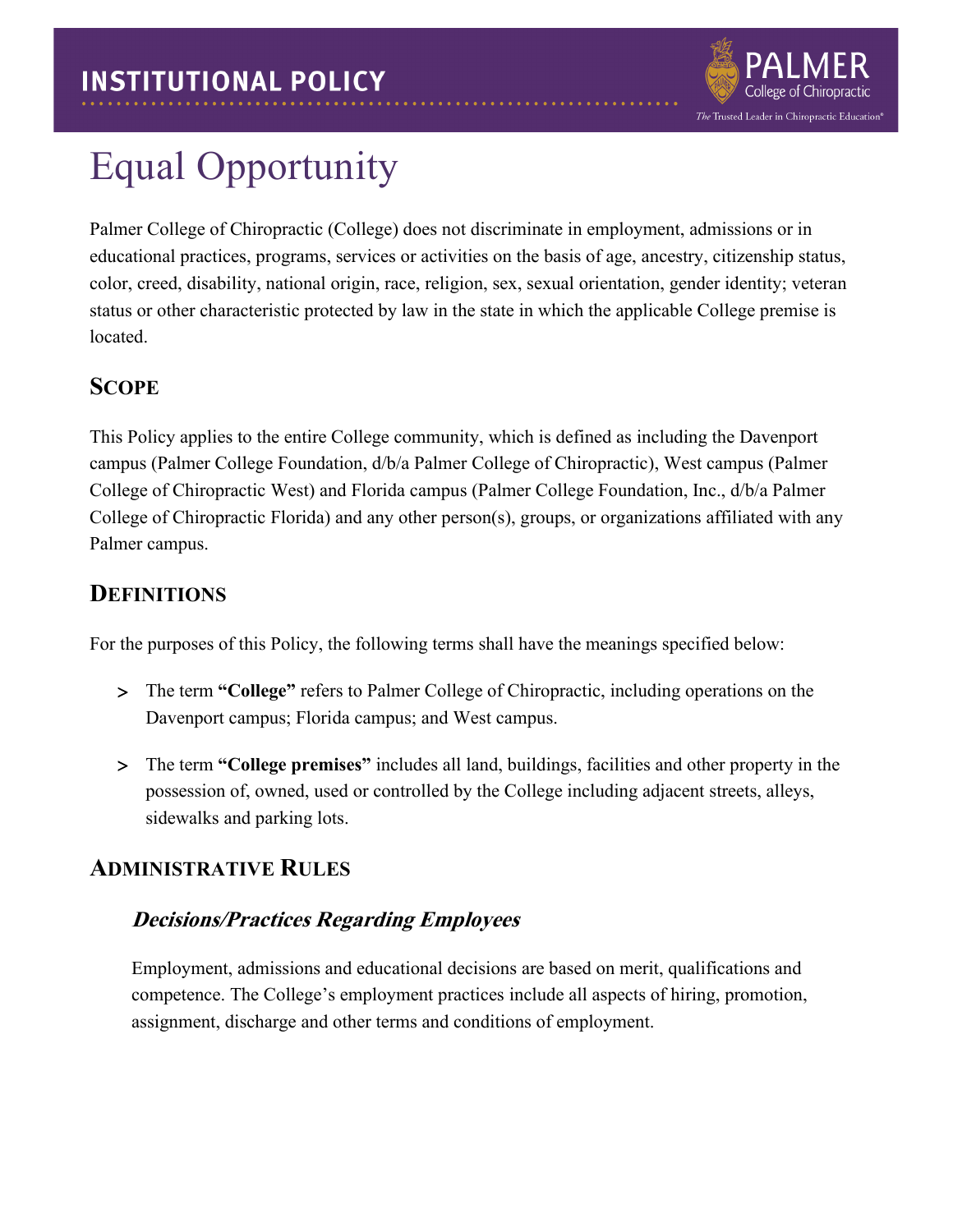### **Decisions/Practices Regarding Students**

The College's admissions and educational practices include all aspects of admissions, orientation, student employment, housing, academic and student programs, discipline and other terms and conditions of enrollment.

### **Filing a Report of Discrimination/Harassment**

Employees, students or applicants for employment or admission, or any other individual associated with or conducting business with the College are to immediately report any behavior or conduct that may be interpreted as unlawful harassment or discrimination to any of the designated contact persons below.

#### **MAIN CAMPUS, DAVENPORT,IA.**

- > Earlye Adams Julien, PHR, M.S.Ed., CQIA Senior Director for Compliance Also Serving as Equal Opportunity Coordinator 1000 Brady Street Davenport, IA 52803-5214 (563) 884-5476 [earlye.julien@palmer.edu](mailto:julien@palmer.edu)
- > Lori Larsen, B.A., Compliance Specialist Also Serving as Equal Opportunity Coordinator designee Office of Compliance 1000 Brady Street Davenport, IA 52803-5214 (563) 884-5246 or (800) 722-2586 [lori.larsen@palmer.edu](mailto:lori.larsen@palmer.edu)
- > Barry Pence, M.B.A., SPHR, SHRM-SCP Senior Director of Human Resources Office of Human Resources 1000 Brady Street Davenport, IA 52803-5214 (563) 884-5866 [barry.pence@palmer.edu](mailto:barry.pence@palmer.edu)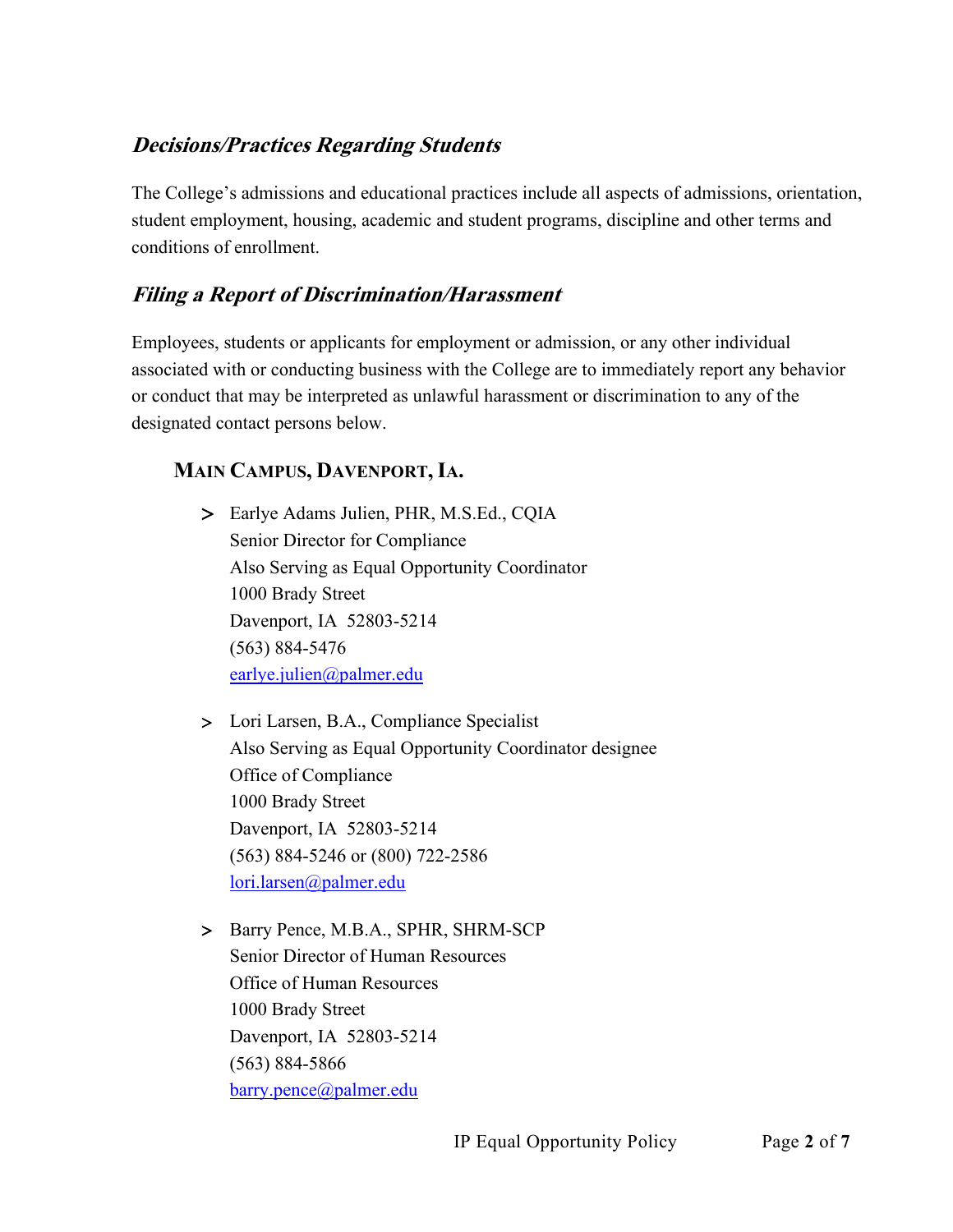### **FLORIDA CAMPUS, PORT ORANGE, FLA.**

> Human Resources Manager Also Serving as Equal Opportunity Coordinator designee 4777 City Center Parkway Port Orange, FL 32129-4153 (386) 763-2665

### **WEST CAMPUS, SAN JOSE, CALIF.**

> Michael Crump, M.Ed. Director of Student Services Also Serving as Equal Opportunity Coordinator designee 90 E. Tasman Drive San Jose, CA 95134 (408) 944-6122 [michael.crump@palmer.edu](mailto:michael.crump@palmer.edu) 

## **Referring Reports of Possible Discrimination/Harassment**

Employees, students, administrators, other college officials or any other representatives of the College who witness; are directly advised of; or become aware of possible unlawful discrimination/harassment are to immediately advise (without exception) one of the designated individuals named above.

## **STANDARD INSTITUTIONAL POLICY PROVISIONS**

Institutional policies are supplemented by provisions that are applicable to all institutional policies. It is the responsibility of all employees and students to know and comply with these standards.

> [Standard Provisions Applicable to All Institutional Policies](http://www.palmer.edu/uploadedFiles/Pages/Students/Resources_and_Offices/Handbook_and_Policies/_pdf/Standard-Provisions-Applicable-to-All-Institutional-Policies.pdf)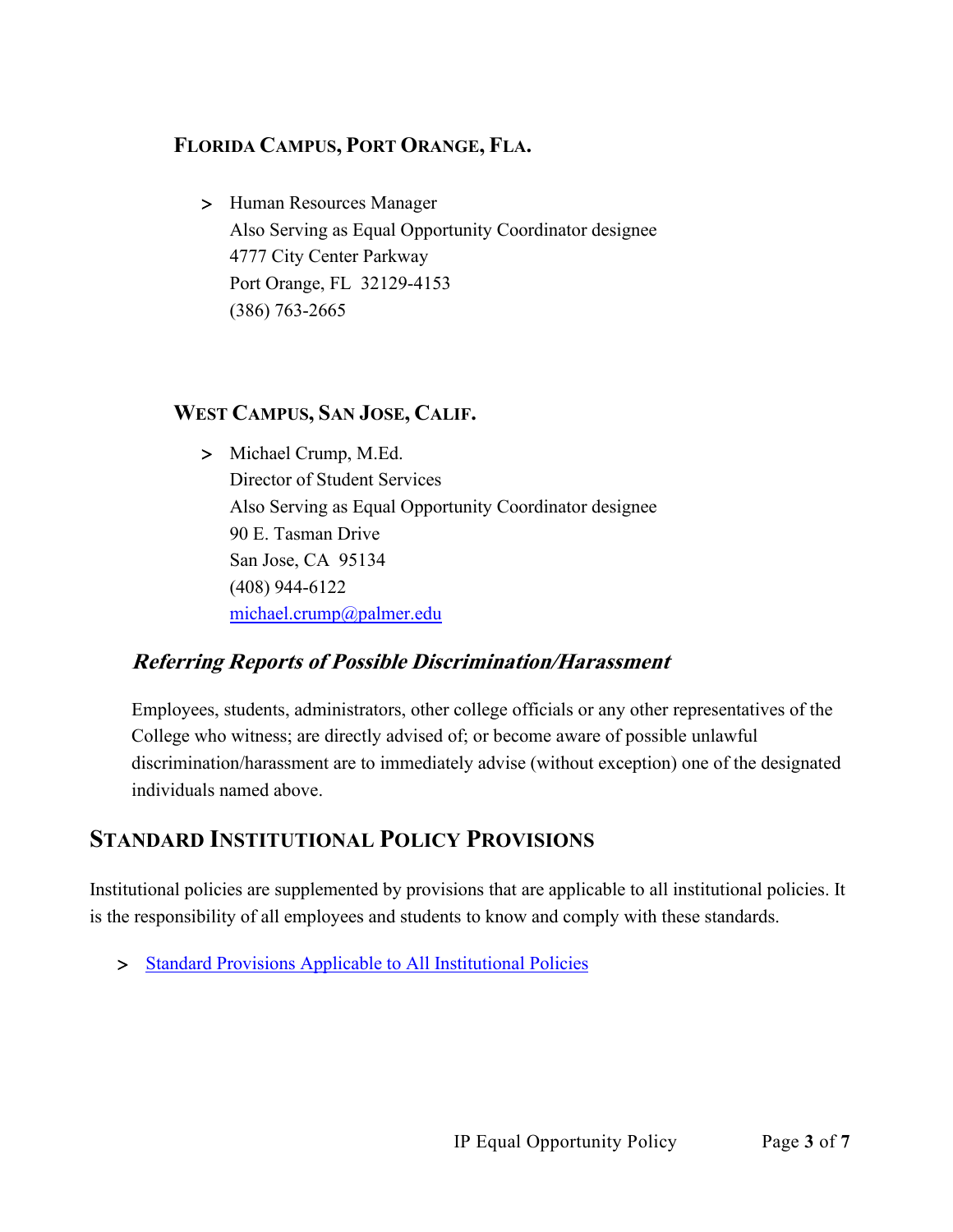# Additional Information

# **ASSOCIATED POLICIES, PROCESSES AND/OR PROCEDURES**

This Policy is supplemented below. It is the responsibility of all employees and students to know and comply with policies and procedures as supplemented.

## **POLICIES**

- > Reasonable Accommodations/Academic Adjustments for Students and Applicants with **[Disabilities](http://www.palmer.edu/uploadedFiles/Pages/Students/Resources_and_Offices/Handbook_and_Policies/_pdf/IP-ReasonableAccommodations-AcademicAdjustmentsforStudents.pdf)**
- > [Reasonable Accommodations for Employees](http://www.palmer.edu/uploadedFiles/Pages/Students/Resources_and_Offices/Handbook_and_Policies/_pdf/IP-ReasonableAccommodationsforEmployees.pdf)
- > [Reasonable Accommodations for the Public](http://www.palmer.edu/uploadedFiles/Pages/Students/Resources_and_Offices/Handbook_and_Policies/_pdf/IP-Reasonable-Accommodations-for-the-Public.pdf)

## **PROCESSES AND/OR PROCEDURES**

- > Employees, students and applicants for employment or admissions or any other individual associated with or conducting business with Palmer College of Chiropractic may contact any of the individuals under the heading, "Filing a Report of Discrimination/Harassment" for additional information regarding procedures.
- > Handbook for Students and Applicants with Disabilities
- > [Sexual Misconduct \(NonTitle IX\) Policy & Procedures Handbook](https://www.palmer.edu/wp-content/uploads/2021/12/ip-non-tix-sexual-misconduct-handbook.pdf)
- > [TIX Sexual Misconduct Policy & Procedures Handbook](https://www.palmer.edu/wp-content/uploads/2021/12/ip-tix-sexual-misconduct-handbook.pdf)

## **FORMS/INSTRUCTIONS**

> [Equal Opportunity Complaint Form](https://cm.maxient.com/reportingform.php?PalmerCollege&layout_id=0)

## **OTHER RELATED INFORMATION**

 $> N/A$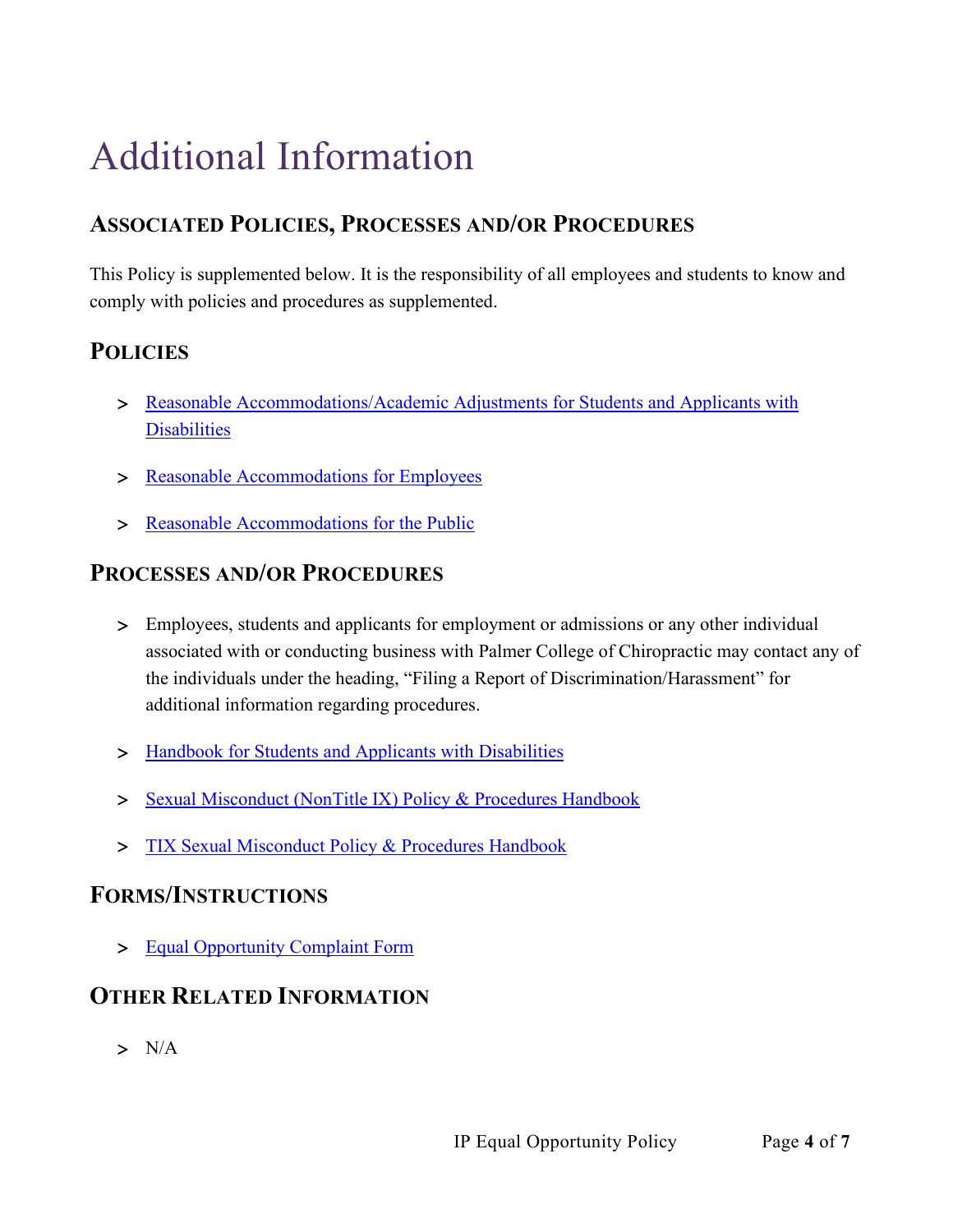## **CONTACTS**

### **Main Campus, Davenport, Ia.**

- > Earlye Adams Julien, PHR, M.S.Ed., CQIA Senior Director for Compliance Also Serving as Equal Opportunity Coordinator 1000 Brady Street Davenport, IA 52803-5214 (563) 884-5476 [earlye.julien@palmer.edu](mailto:earlye.julien@palmer.edu)
- > Lori Larsen, B.A., Compliance Specialist Also Serving as Equal Opportunity Coordinator designee Office of Compliance 1000 Brady Street Davenport, IA 52803-5214 (563) 884-5246 or (800) 722-2586 [lori.larsen@palmer.edu](mailto:lori.larsen@palmer.edu)
- > Barry Pence, M.B.A., SPHR, SHRM-SCP Senior Director of Human Resources Office of Human Resources 1000 Brady Street Davenport, IA 52803-5214 (563) 884-5866 [barry.pence@palmer.edu](mailto:barry.pence@palmer.edu)

#### **Florida Campus, Port Orange, Fla.**

> Human Resources Manager Also Serving as Equal Opportunity Coordinator designee 4777 City Center Parkway Port Orange, FL 32129-4153 (386) 763-2665